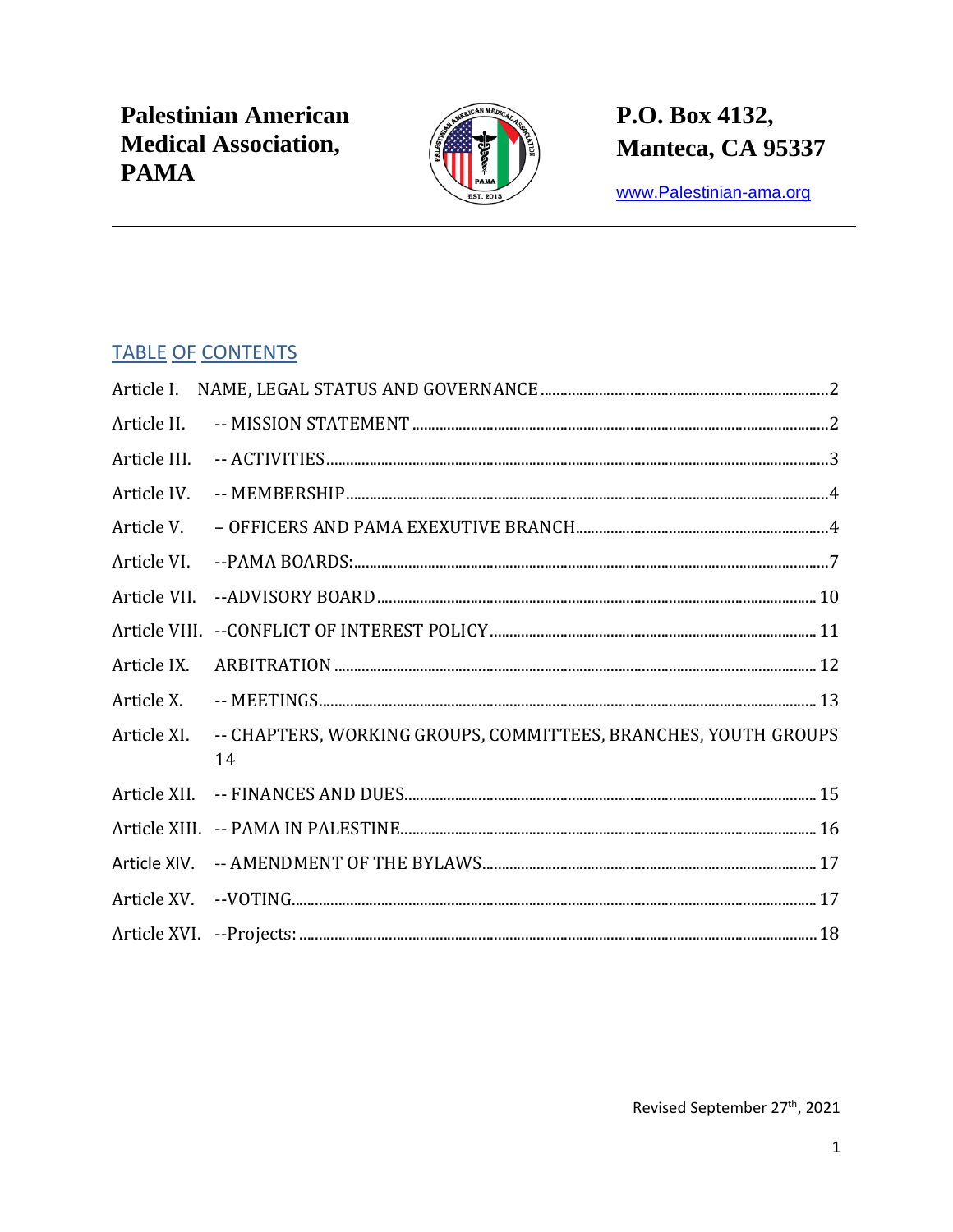

**P.O. Box 4132, Manteca, CA 95337**

[www.Palestinian-ama.org](http://www.palestinian-ama.org/)

## <span id="page-1-0"></span>ARTICLE I. NAME, LEGAL STATUS AND GOVERNANCE

Section 1.01 Name: Palestinian American Medical Association hereafter referred to as PAMA. Section 1.02 Legal status: PAMA is a registered 501 c (3) charity in the US. Articles of incorporation are filed in the state of Kansas as a Kansas corporation.

Section 1.03 Governance: PAMA is governed by its board which is self-perpetuating board, and PAMA members are non-voting members.

#### <span id="page-1-1"></span>ARTICLE II. - MISSION STATEMENT

PAMA is a humanitarian, nonprofit, nonpolitical, and charitable organization aiming to promote educational achievements and expertise of Palestinian health care professionals with goal of promoting health care in Palestine.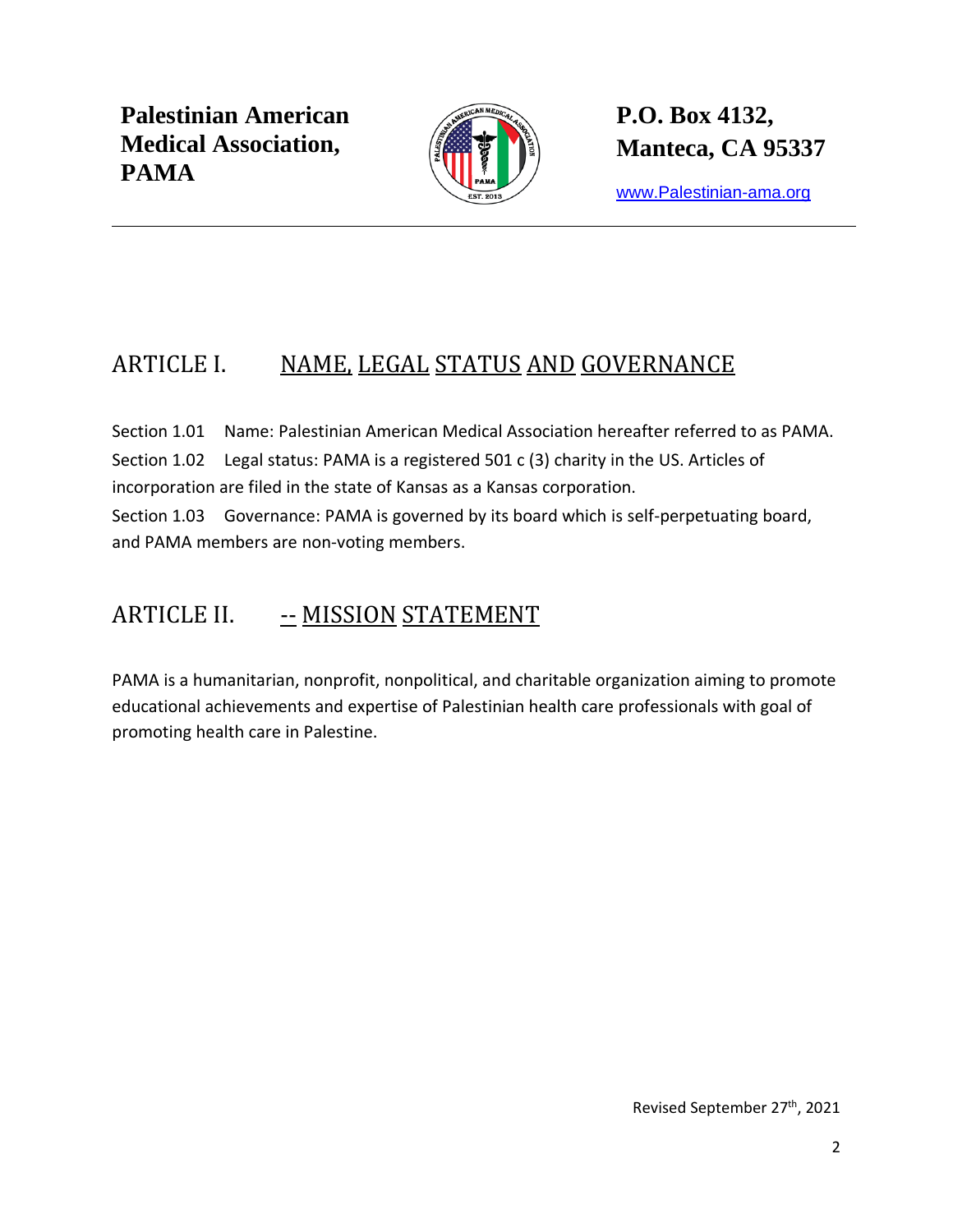

**P.O. Box 4132, Manteca, CA 95337**

[www.Palestinian-ama.org](http://www.palestinian-ama.org/)

## <span id="page-2-0"></span>ARTICLE III. -- ACTIVITIES

The following objectives shall help and facilitate achieving the mission statement of PAMA:

Section 1.04 To establish an open registry of all Palestinian healthcare professionals in the US, with their career specialties and contact information.

Section 1.05 To connect AND collaborate with the following entities:

- (a) Palestinian academic institutions including medical schools and other allied health organizations.
- (b) Palestinian Medical Council PMC
- (c) Palestinian Medical Association
- (d) Palestinian Ministry of health
- (e) Local NGOs in Palestine and outside Palestine that share the mission of PAMA.

Section 1.06 To be active at the local and international level and respond to humanitarian needs and crises wherever needed.

Section 1.07 Provide financial and logistic support to Palestinian healthcare professionals to peruse their higher education and training abroad

Section 1.08 Provide financial and logistic support to Palestinian healthcare institutions for educational and clinical purposes.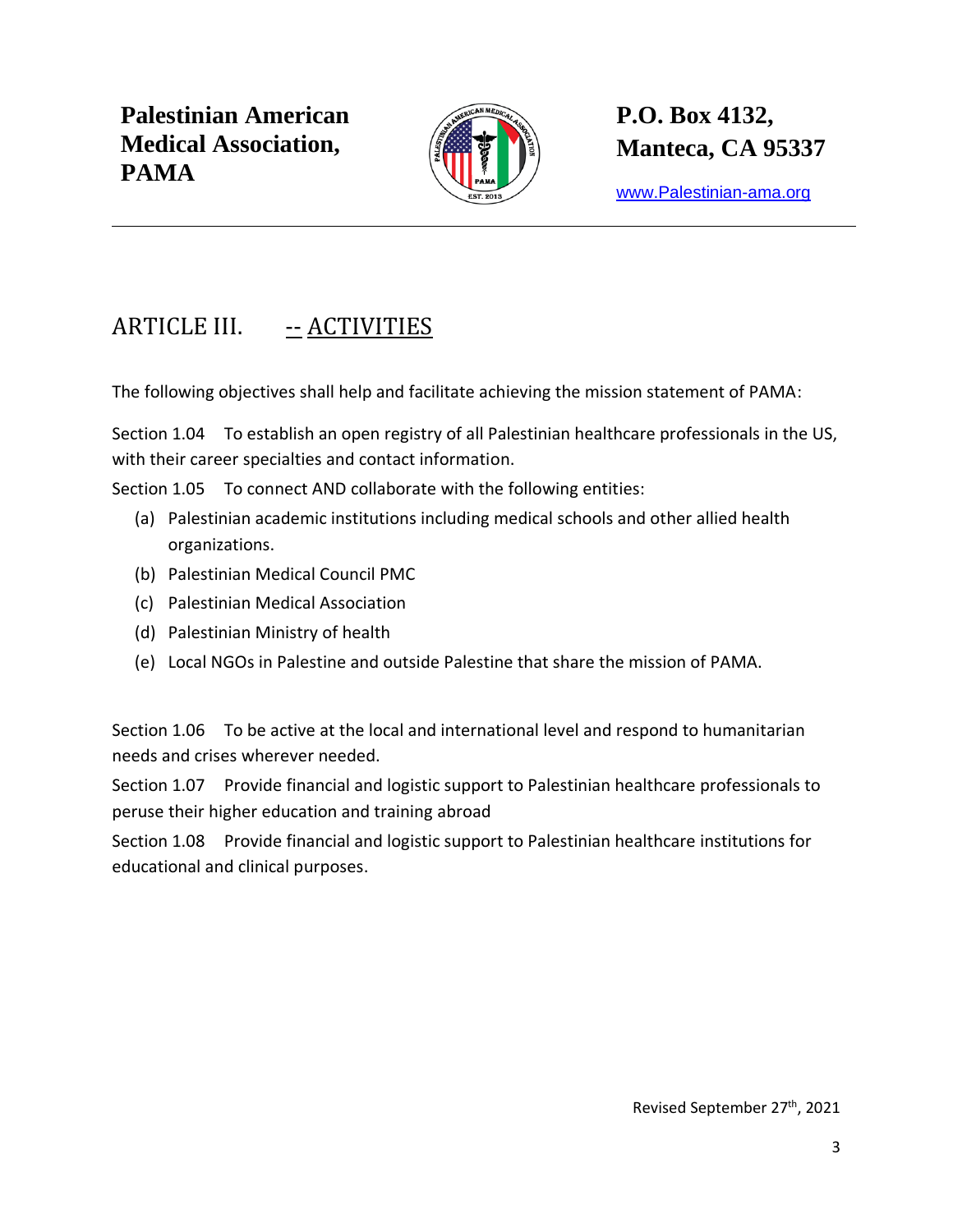

**P.O. Box 4132, Manteca, CA 95337**

[www.Palestinian-ama.org](http://www.palestinian-ama.org/)

#### <span id="page-3-0"></span>ARTICLE IV. -- MEMBERSHIP

Section 1.09 Eligibility: PAMA membership can be obtained by all those who share the mission of PAMA and submit membership application on PAMA website.

Section 1.10 Membership dues: there are no membership dues for PAMA members.

Section 1.11 Termination of membership

- (a) Any member may choose to resign at any time by unsubscribing themselves from PAMA mailing list or submitting a written request to PAMA.
- (b) The board of directors shall have the authority to refuse or revoke membership status in situations where the bylaws of PAMA or its mission statement are violated.

Section 1.12 donors, supporter and volunteers can join PAMA mailing list without being members, and they can unsubscribe themselves anytime they wish.

#### <span id="page-3-1"></span>ARTICLE V. – OFFICERS AND PAMA EXEXUTIVE BRANCH

**Section 1.13** Executive committee: made up of PAMA president, vice president and PAMA communication and fundraising associate who will fill in the role of the secretary, treasurer, and public relations officer.

**Section 1.14** The executive committee shall fulfill the below duties:

- **(a)** Approve annual agenda, projects and budget
- **(b)** Run PAMA's day to day operations
- **(c)** Ensure effective organizational planning
- **(d)** Ensure adequate resources
- **(e)** Manage resources effectively
- **(f)** Adopt new projects and campaigns
- (g) Determine and monitor the organization's programs and services
- (h) Report back to the board of directors

Revised September 27th, 2021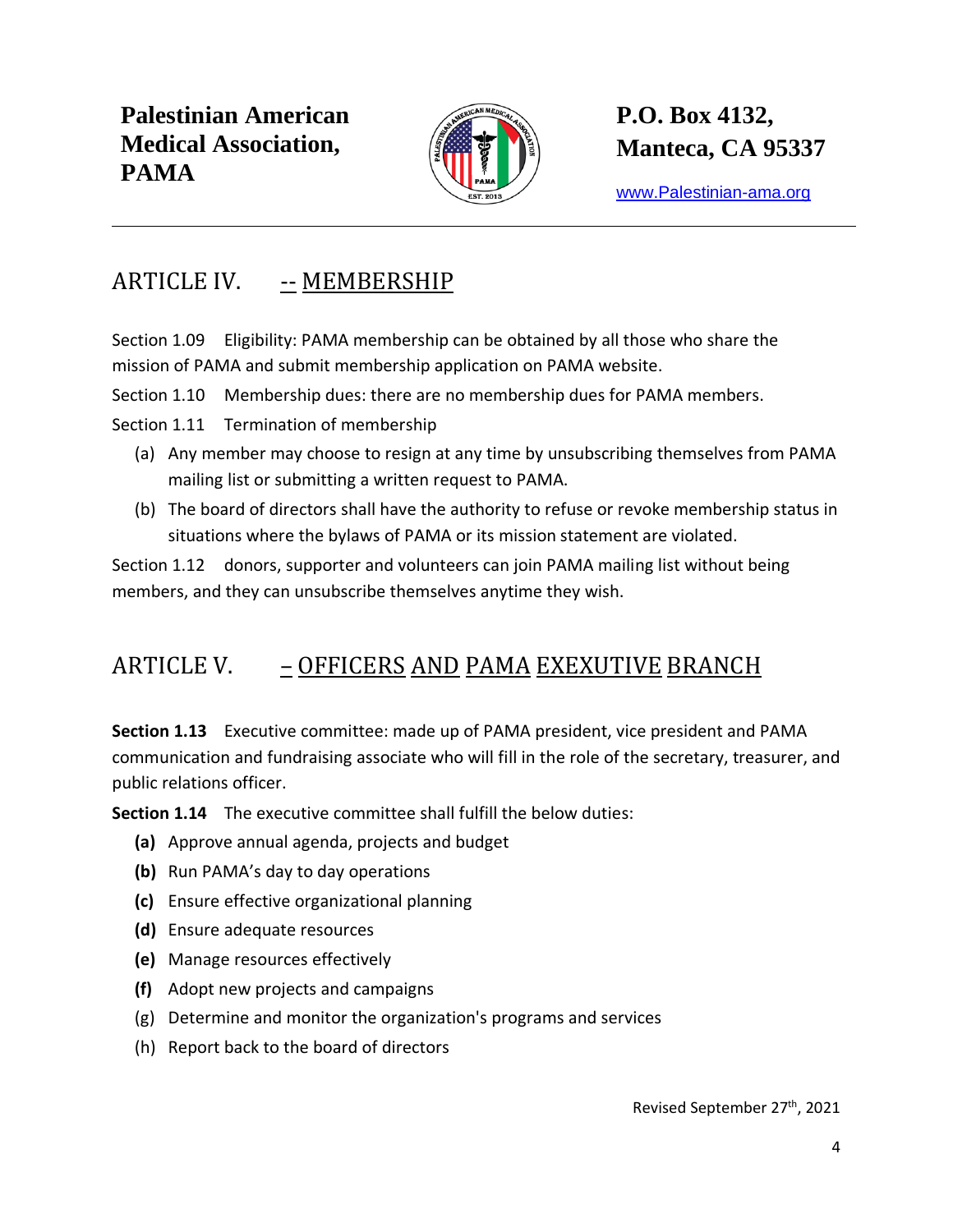

[www.Palestinian-ama.org](http://www.palestinian-ama.org/)

Section 1.15 Officers

- (a) Officers are either hired or elected from the board of directors.
- (b) Officers are elected or excused with simple majority by at least two thirds of the board of directors.
- (c) Elected officers should serve a term of three years and can nominate themselves for more terms without a limit.
- (d) Elected officer's position will be open for new candidates 6 months before the end of term.
- (e) The board can excuse an officer and elect another for the remaining period of the term if:
	- (i) an officer is not be able to finish her/his term and for a valid reason
	- (ii) it is decided by the board that the officer is not fulfilling her/his obligations

Section 1.16 President:

(a) The duties of the president shall include carrying out the policies of the association, appointing all committees of the association, exercising general supervision over the activities of the association, and presiding at meetings of the association and executive committees. The president shall be a member ex officio of all committees. The president can't vote during board of directors' meetings.

Section 1.17 Vice president:

(a) The duties of the vice president shall include those usually appertaining to the office and those delegated by the president. In the absence of the president, the vice president shall serve in the president's stead.

Section 1.18 Secretary: The duties of the secretary shall include keeping a record of all proceedings and correspondence of the Association, officer's delegates to the Association's annual meeting, preparing or overseeing the preparation of newsletters for distribution to PAMA members if such shall be desired, maintaining official contact with the Association. In the absence of the president and vice president, the secretary shall preside at meetings of the association.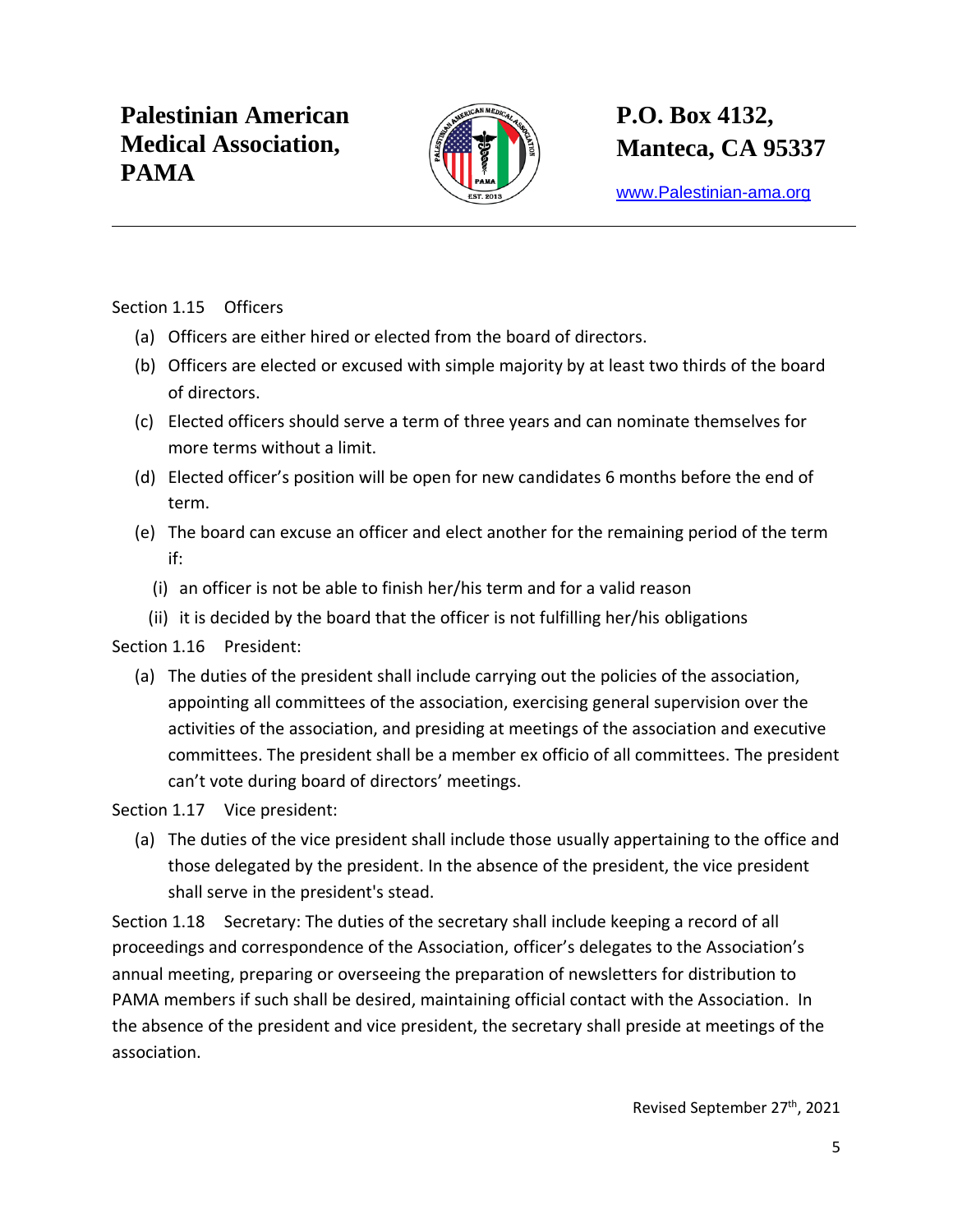

# **P.O. Box 4132, Manteca, CA 95337**

[www.Palestinian-ama.org](http://www.palestinian-ama.org/)

Section 1.19 Treasurer: The treasurer shall keep an accurate record of all funds received and disbursed. At the request of the executive committee, the treasurer shall prepare an annual association budget and report of finances and submit them for approval. It shall be the duty of the treasurer to remit to the Association and/or to the applicable state conference any dues collected on behalf of the Association and/or conference. In the absence of the president, vice president, and secretary, the treasurer shall preside at meetings of the association. In coordination with PR officer, the treasurer will be sourcing and managing speaking and sponsorship and fundraising opportunities;

Section 1.20 Public Relations Officer: The PR officer will serve as official speaker and representative of PAMA for the public. The PR officer duties shall also include:

- (a) developing PR strategies;
- (b) liaising with media, colleagues, key spokespeople and organizations;
- (c) writing and editing speeches, annual reports, publicity brochures, handouts, direct mail leaflets, promotional videos and photographs;
- (d) devising and coordinating photo opportunities;
- (e) organizing events including conferences;
- (f) maintaining and updating information on the organization's website and social media sites such as Twitter and Facebook;
- (g) sourcing and managing speaking and sponsorship opportunities;
- (h) fostering community relations through involvement in community initiatives;
- (i) managing the PR aspect of a potential crisis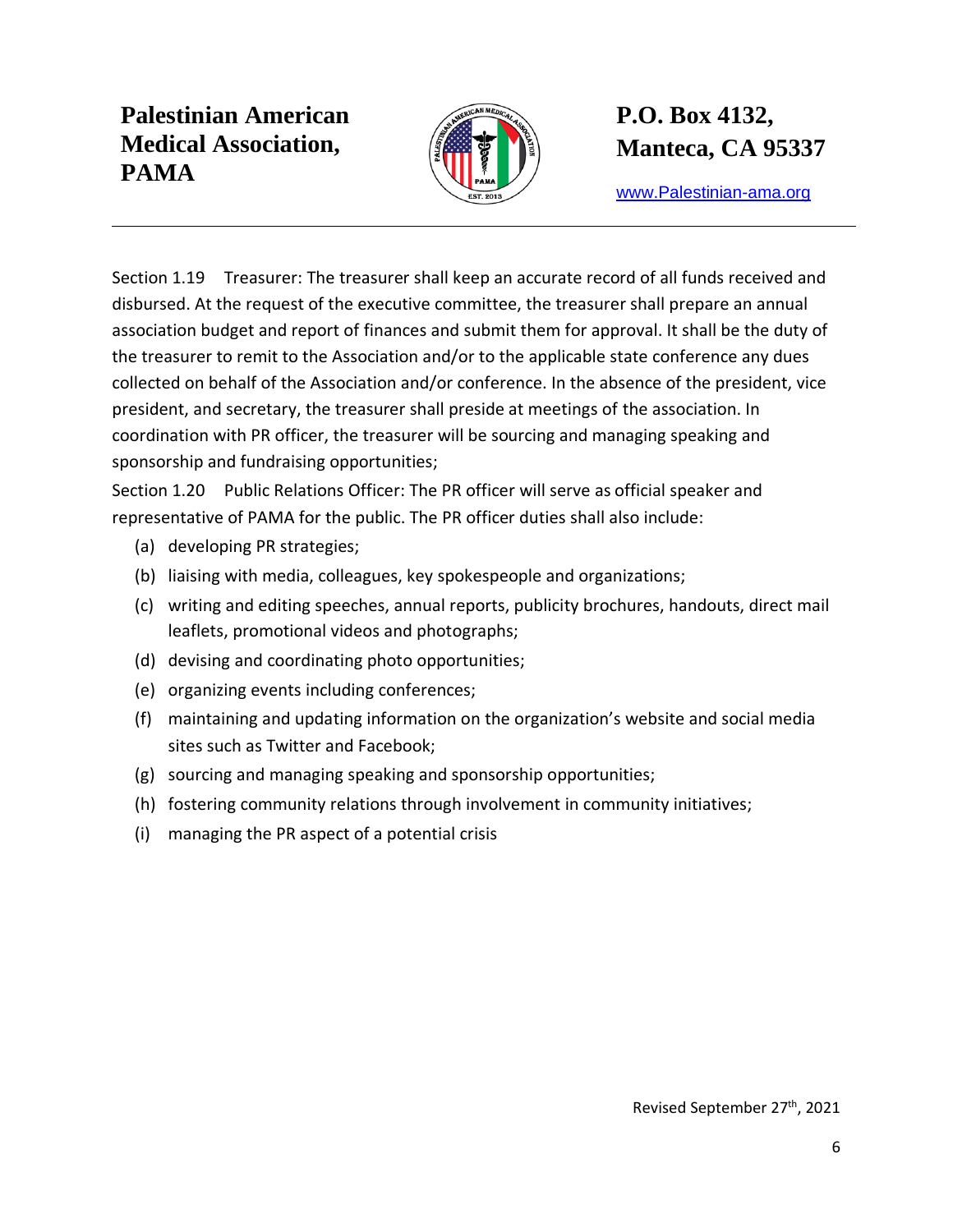

[www.Palestinian-ama.org](http://www.palestinian-ama.org/)

#### <span id="page-6-0"></span>ARTICLE VI. --PAMA BOARDS:

Section 1.21 BOARD OF DIRECTORS

- (a) Board of directors are PAMA founders, and newly recruited members by the board of directors
- (b) The board of directors shall fulfill the below duties:
	- (i) Assure, and help with local and global networking.
	- (ii) Define the organization's mission and purposes
- (iii) Provide ongoing support and guidance for the executive committee; review their performance and make recommendations
- (iv) Shall be the ultimate arbitrator of issues related to internal disputes, concerns about a breach in the bylaws or polices of PAMA by any member including the officers.
- (v) Enhance the organization's public image
- (vi) Assess its own performance
- (vii) elect and excuse executive committee officers
- (viii) elect and excuse board members
- (ix) Vote on new projects or a major change in an existing project
- (x) Should PAMA hire employees, the board of director will approve the salaries to directors, officers, and other officers prior to the first payment of compensation as defined in Section 4958 of the Internal Revenue Code.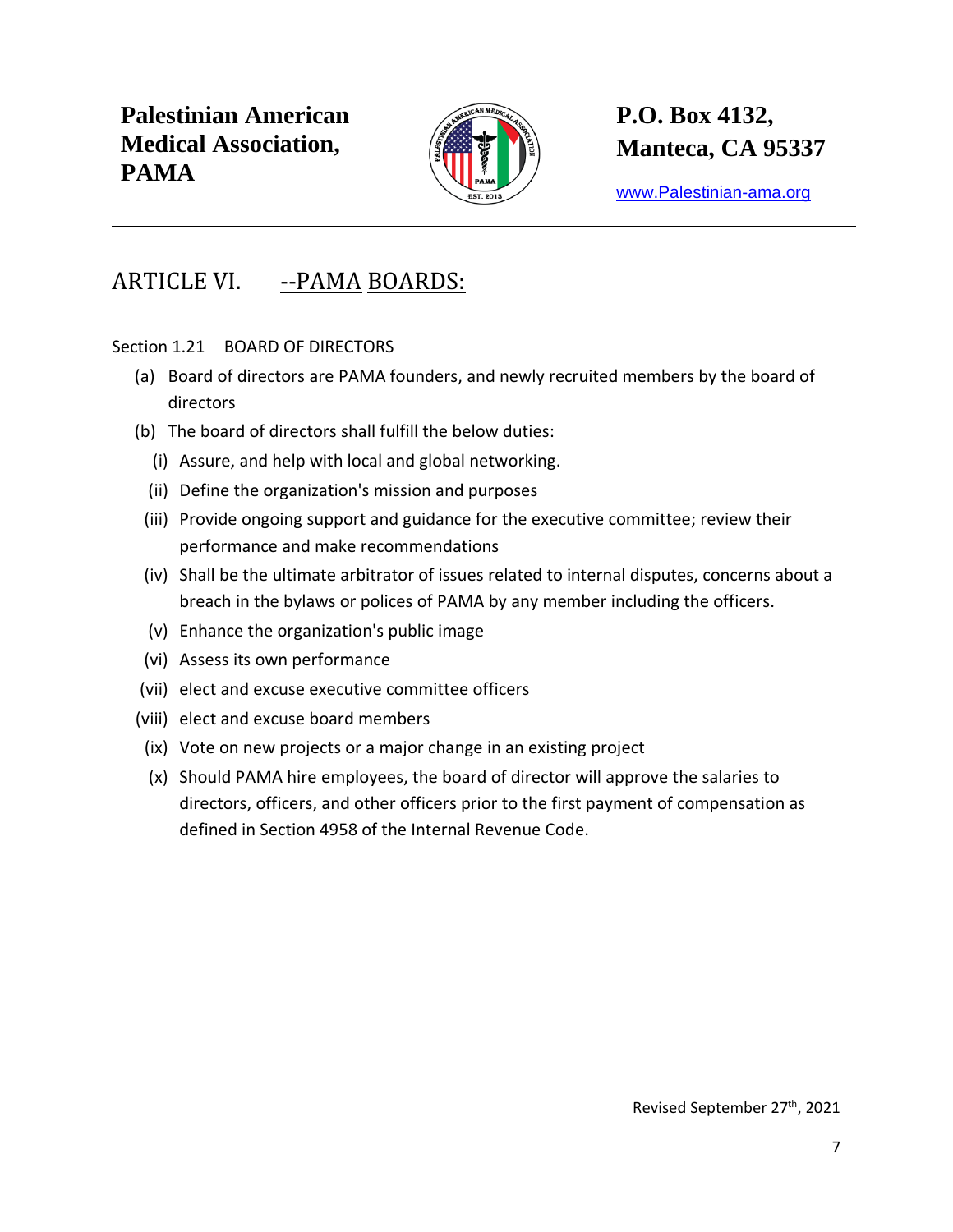

[www.Palestinian-ama.org](http://www.palestinian-ama.org/)

- (c) Chairman:
	- (i) The chairman of the board should fulfill the below duties:
	- 1) Convene board of directors' meetings once every quarter or as agreed upon by the majority of the board
	- 2) Communicate the board recommendations officially with the executive and other board committees
	- 3) Will be a tie breaker on board motions should there be a tie
	- 4) Communicate with existing board members and board membership candidates regarding leaving or joining the board
	- (ii) The chairman is a board member who is elected for or excused from position as follows;
	- 1) with simple majority by at least two thirds of executive board members.
	- 2) serve a term of three years and can nominate her/himself for more terms without a limit.
	- 3) Elected chairman position will be open for new candidates 6 months before the end of term.
	- 4) The board can excuse the chairman and elect another for the remaining period of the term if:
		- a) the chairman is not be able to finish her/his term and for a valid reason
		- b) it is decided by simple majority of the board that the chairman is not fulfilling her/his obligations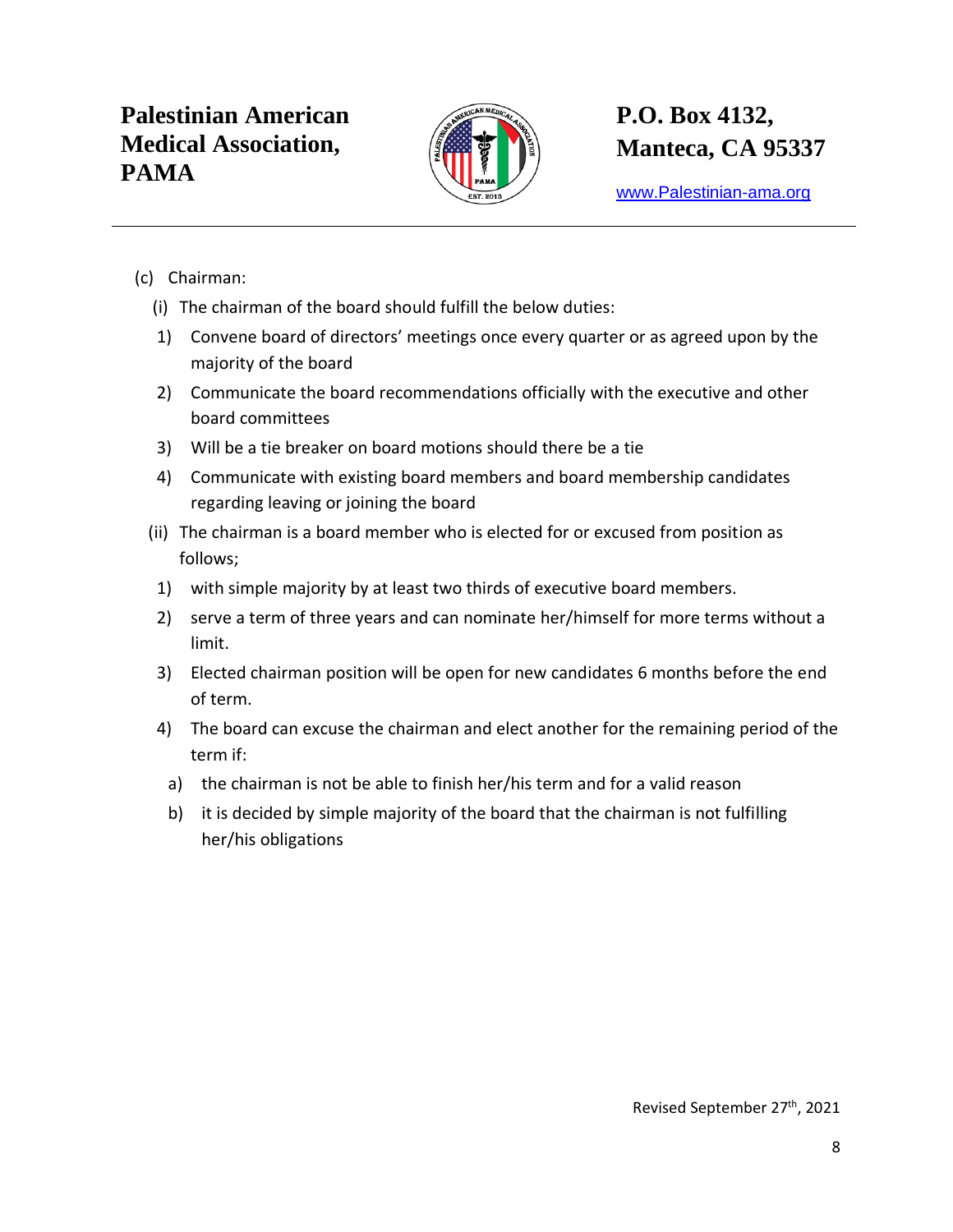

[www.Palestinian-ama.org](http://www.palestinian-ama.org/)

- (d) Minimum expectations from board of directors, failure to meet these expectations can be grounds for termination with simple majority vote:
	- (i) Attending 75% of PAMA board of directors meeting
	- (ii) Participating in the logistics and preparation for local fundraising activities in their communities
- (e) The board will nominate new board members for consideration as needed.
- (f) Board members can resign at any time, and they can nominate their successors. Once resignation is accepted by board members, the resigning board member can't rejoin PAMA board unless nominated and elected by the board of directors.
- (g) Board members can ask for leave of absence for maximum of one year, and they can rejoin after that without permission. During their leave, board members are excused from all board commitments or duties.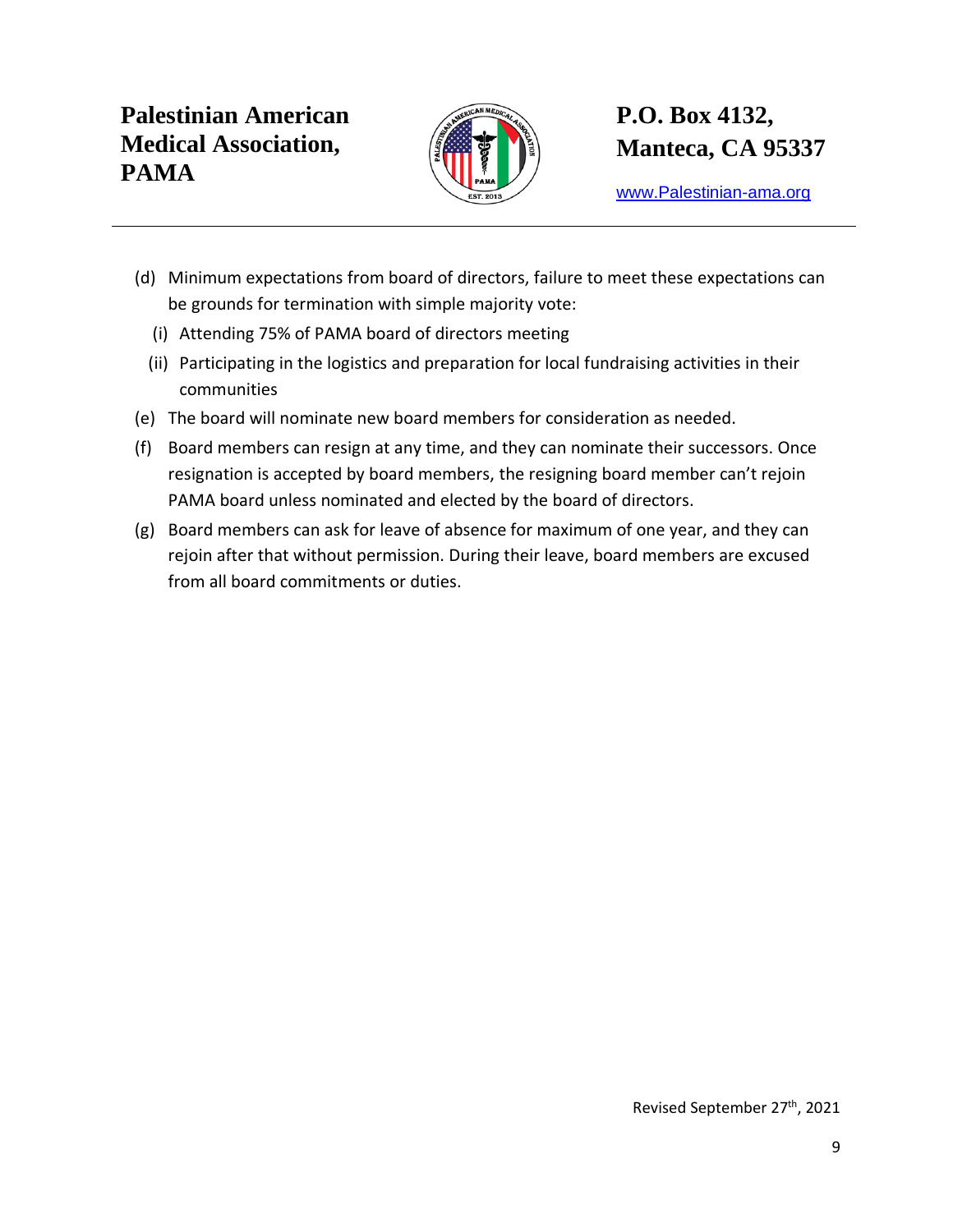

[www.Palestinian-ama.org](http://www.palestinian-ama.org/)

### <span id="page-9-0"></span>ARTICLE VII. --ADVISORY BOARD

- (h) Assure, and help with local and global networking.
- (i) Provide ongoing support and guidance for the executive board; review their performance and make recommendations
- (j) Help PAMA to expand both geographically and professionally
- (k) Help PAMA achieve its fundraising goals
- (l) Meet at least twice a year and forward written recommendations to the executive board
- (m) Enhance the organization's public image
- (n) Decide on its governance structure and recruit its own members
- (o) Establish the following committees:
	- (i) Strategic, development and fundraising committee: this committee is made of three members, including the officer who chairs the committee and represent the committee at the executive committee meetings. The committee aims to formulate a plan that assures PAMA's growth and expansion.
	- (i) Audit committee: this committee is made of three members, including the officer who chairs the committee and represent the committee at executive committee meetings. The committee aims to assure PAMA is in good legal standings, audit all financials, and make recommendations about PAMA's structure and operations.
- (ii) Liaison committee: this committee is made of three members, including the officer who chairs the committee and represent the committee at executive committee meetings. The committee aims to oversee implementation of PAMA projects in Palestine, assure compliance of grantees by PAMA grant terms.
- (iii) Professional committees as needed, these should include medical and surgical specialized committees that will help with the below:
	- 1) Communicate with their peers in Palestine
	- 2) Arrange for medical missions that are specialized missions
	- 3) Participate in PAMA teleconference program
	- 4) Meet on the side of national conferences for these specialties

Revised September 27th, 2021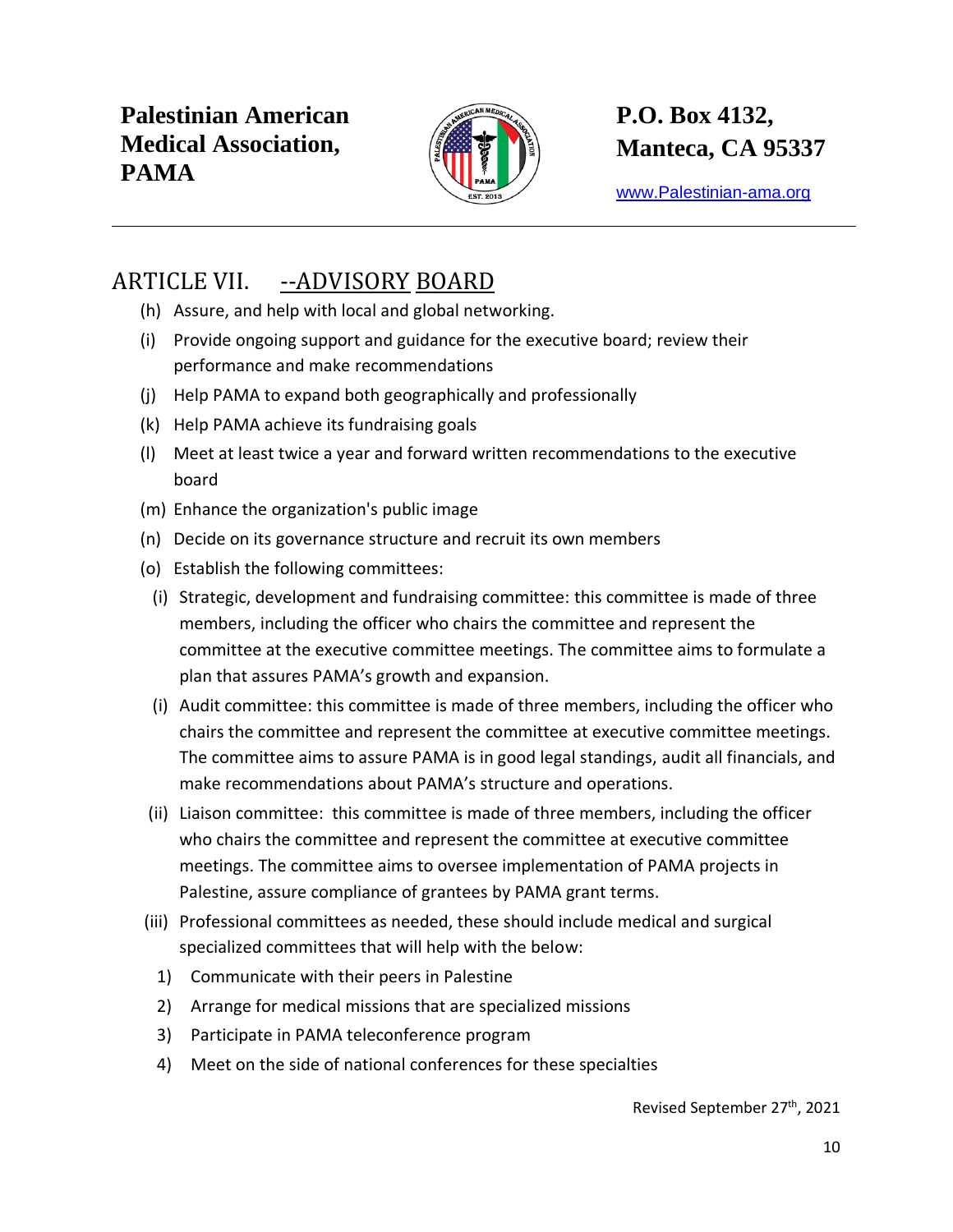

**P.O. Box 4132, Manteca, CA 95337**

[www.Palestinian-ama.org](http://www.palestinian-ama.org/)

5) Help PAMA expand professionally and geographically

## <span id="page-10-0"></span>ARTICLE VIII. -- CONFLICT OF INTEREST POLICY

Section 1.22 Board of directors and officers of PAMA, resolve that no member shall participate in any discussion or vote on any matter in which he or she or a member of his or her immediate family has potential conflict of interest due to having material economic or political involvement regarding the matter being discussed. When such a situation presents itself, the director must announce his or her potential conflict, disqualify himself or herself, and be excused from the meeting until discussion is over on the matter involved. The President of the meeting is expected to make inquiry if such conflict appears to exist and the board member has not made it known.

Section 1.23 While conducting PAMA related activities, board of directors and officers of PAMA must refrain from personal gain, especially if the personal gain might be out of proportions to PAMA's gain or interests.

Section 1.24 Board of directors and officers of PAMA must avoid misleading the public about either their credentials or their role in PAMA.

Section 1.25 Board of directors and officers of PAMA must comply with a zero-tolerance policy of PAMA regarding the board and officer's integrity.

Section 1.26 Board directors and officers of PAMA must live PAMA's philosophy of selflessness, where PAMA's interests and activities are put before personal interests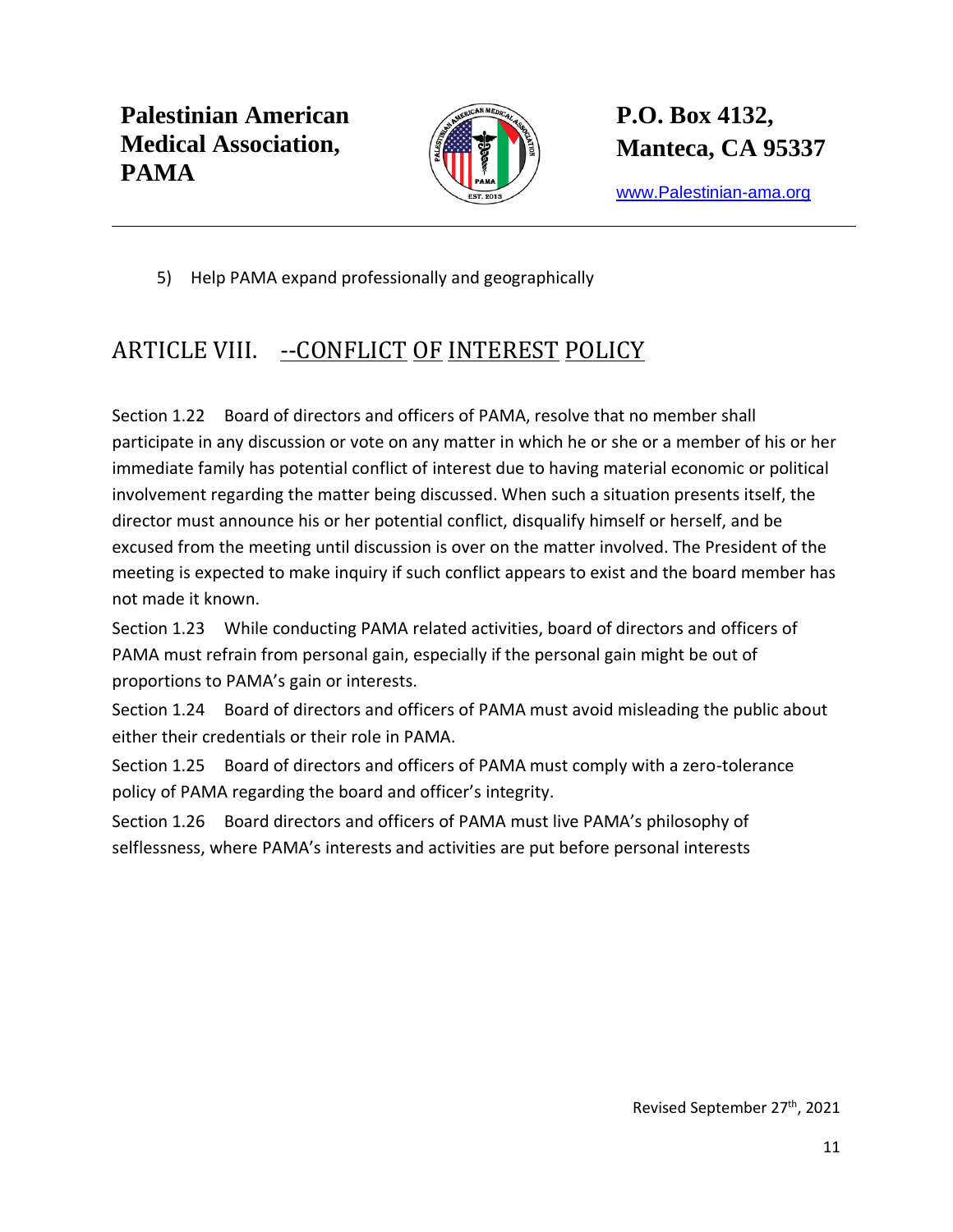

**P.O. Box 4132, Manteca, CA 95337**

[www.Palestinian-ama.org](http://www.palestinian-ama.org/)

#### <span id="page-11-0"></span>ARTICLE IX. ARBITRATION

Section 1.27 Concerns can be brought up by a board member, an officer, PAMA member or even the public.

Section 1.28 The board should provide both verbal and written notification regarding the concerns to the member who is the subject of the concern

Section 1.29 The board should listen and give the chance and the needed time to the member to provide needed clarification

Section 1.30 The board should resort to voting on excusing a board member from her/his duties as a last resort

Section 1.31 Should PAMA hire employees, the board of director will approve the salaries to directors, officers, and other 'disqualified persons' prior to the first payment of compensation as defined in Section 4958 of the Internal Revenue Code.

Section 1.32 The

Revised September 27th, 2021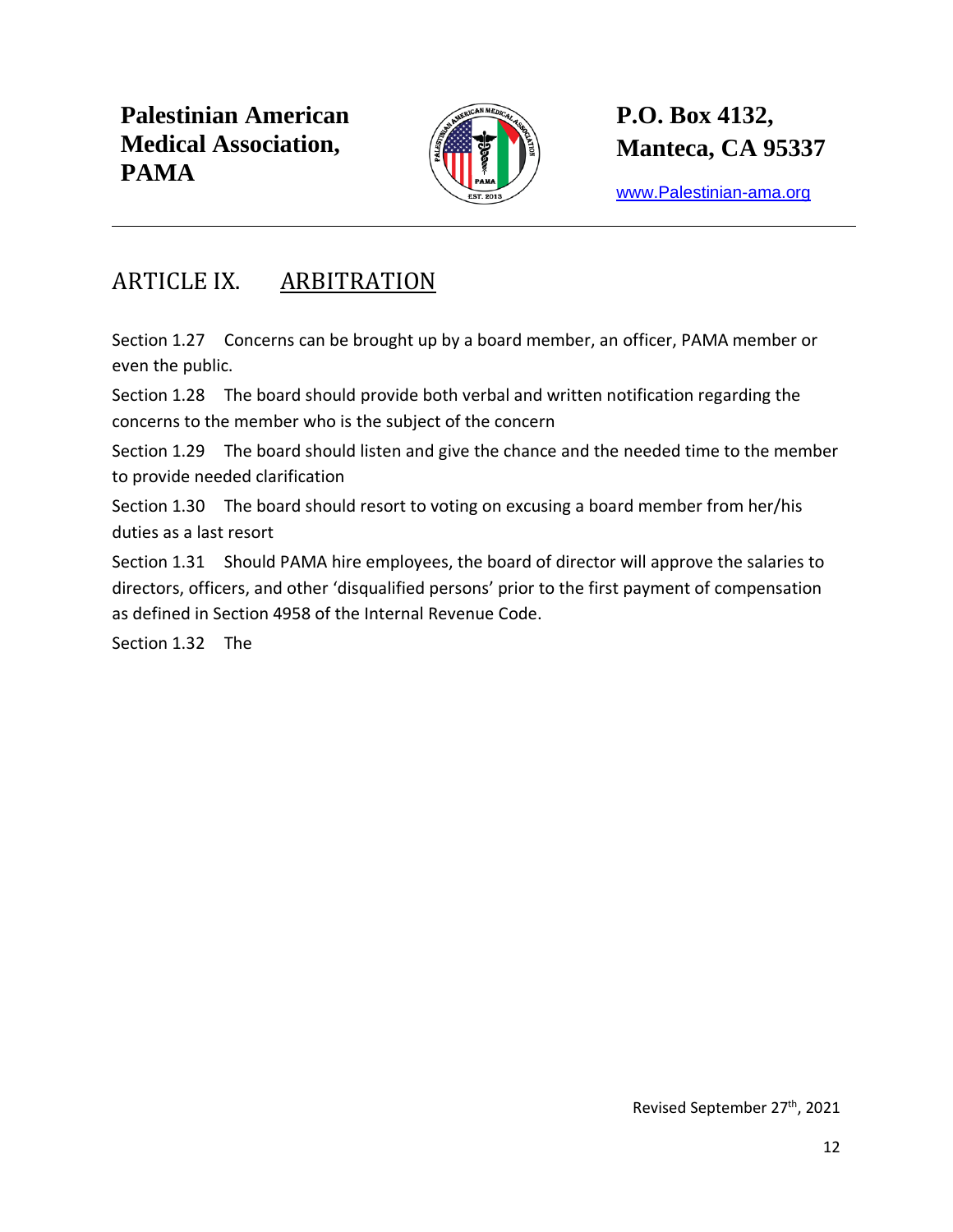

**P.O. Box 4132, Manteca, CA 95337**

[www.Palestinian-ama.org](http://www.palestinian-ama.org/)

## <span id="page-12-0"></span>ARTICLE X. -- MEETINGS

Section 1.33 Board of directors should meet at least once every quarter.

Section 1.34 PAMA committees should meet as often as they see necessary.

Section 1.35 The quorum for board and board committee meetings is simple majority.

Section 1.36 Voting at board and board committee meeting shall proceed based on simple majority which is 50 percent plus one.

Section 1.37 the chair of a committee should break the tie in the vote.

Section 1.38 The board of directors is required to take written minutes of meetings at which compensation paid to any director, officer, or other 'disqualified person' as defined in Section 4958 of the Internal Revenue Code, are approved. These minutes should include the names of the persons who vote on the arrangement and their votes, who were present during discussion of the approval of compensation arrangements, those who voted on it, and the votes cast by each board or committee member.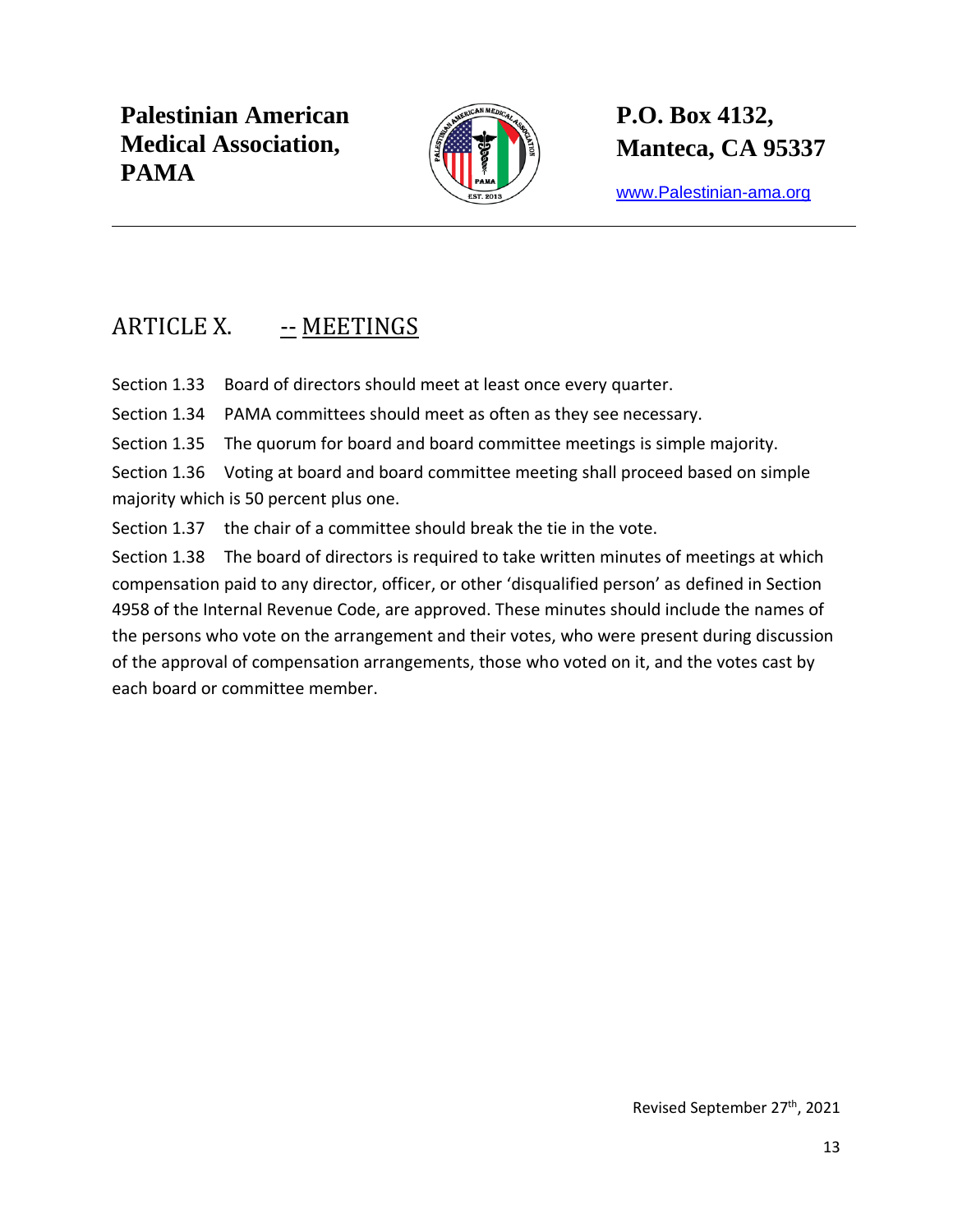

**P.O. Box 4132, Manteca, CA 95337**

[www.Palestinian-ama.org](http://www.palestinian-ama.org/)

### <span id="page-13-0"></span>ARTICLE XI. - CHAPTERS, WORKING GROUPS, COMMITTEES, BRANCHES, YOUTH GROUPS

**Section 1.39** expansion is an important strategic goal to PAMA. PAMA encourages its members to create above mentioned categories and according to the below guidelines:

- (a) PAMA chapters are integral part of PAMA rather being subsidiaries. Accordingly, chapters will be run in compliance with PAMA bylaws and under its tax-exempt status and mission statement as the parent charity.
- (b) Chapters can be established by any group of healthcare professionals who are PAMA members and share the mission of PAMA.
- (c) Each chapter must designate a chairman who will be the contact Pearson with the board of directors and PAMA officers.
- (d) The Chapter can propose projects to the board of directors who in turn will approve for fundraising.
- (e) Chapters should not initiate any fundraising activity under the name of PAMA without approval from the board of directors and/or PAMA executive committee.
- (f) Fundraising should be done using PAMA official tools. These include PAMA website, PAMA social media outlets, and fundraising tools.
- (g) Donations should be deposited into PAMA bank of America or PayPal accounts, cash donations should be discouraged.
- (h) Chapters are responsible to assure that the license of solicitation is active in their state before soliciting for donations.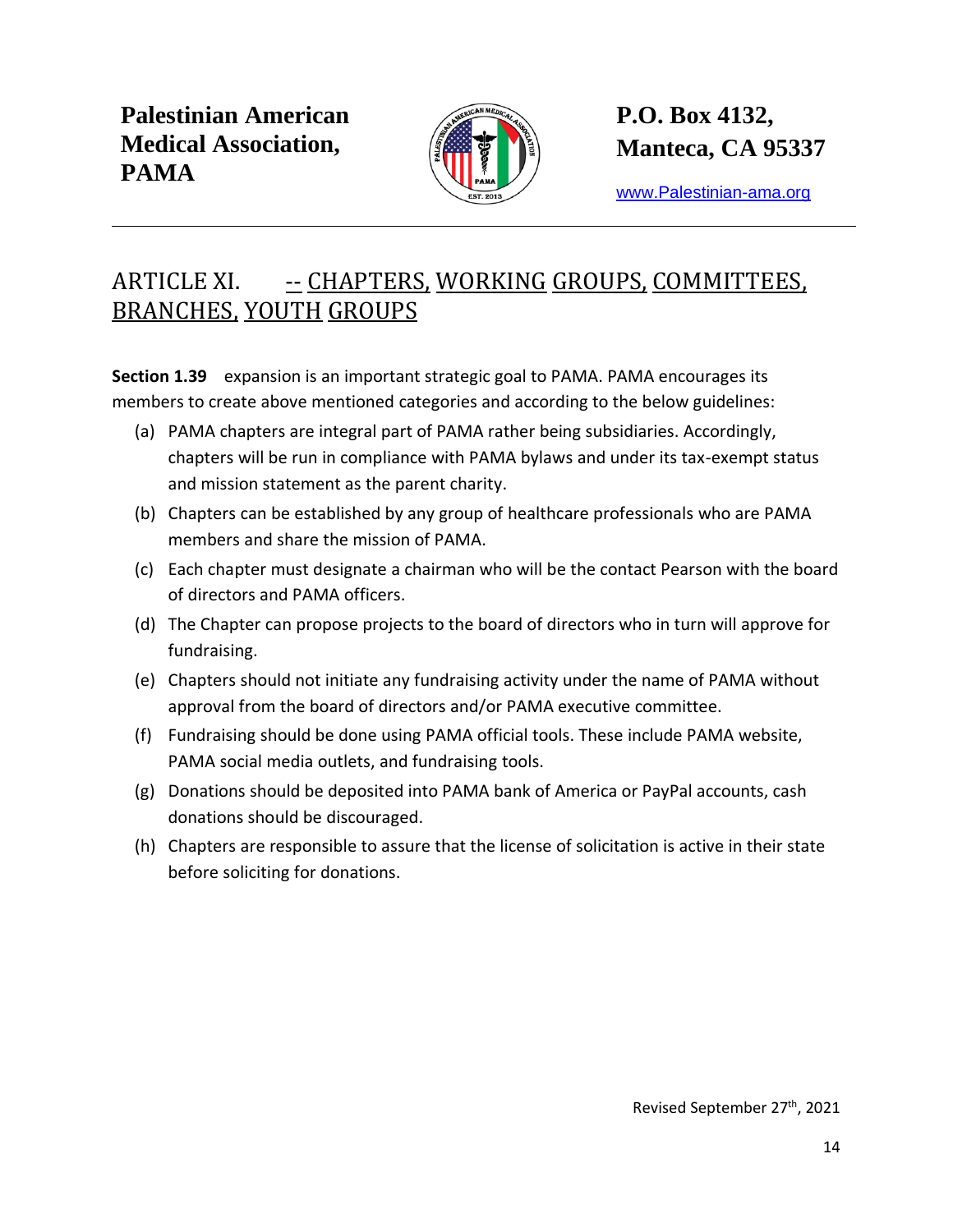

## **P.O. Box 4132, Manteca, CA 95337**

[www.Palestinian-ama.org](http://www.palestinian-ama.org/)

### <span id="page-14-0"></span>ARTICLE XII. -- FINANCES AND DUES

Section 1.40 Access to the bank account shall be granted only to the officers who are the president, vice president, and treasurer.

Section 1.41 The Association represented by its board of directors shall establish its dues.

Section 1.42 PAMA may conduct special fund raisings for charitable and medical relief activities.

Section 1.43 Upon dissolution of PAMA, all remaining assets must be used exclusively for tax exempt purposes.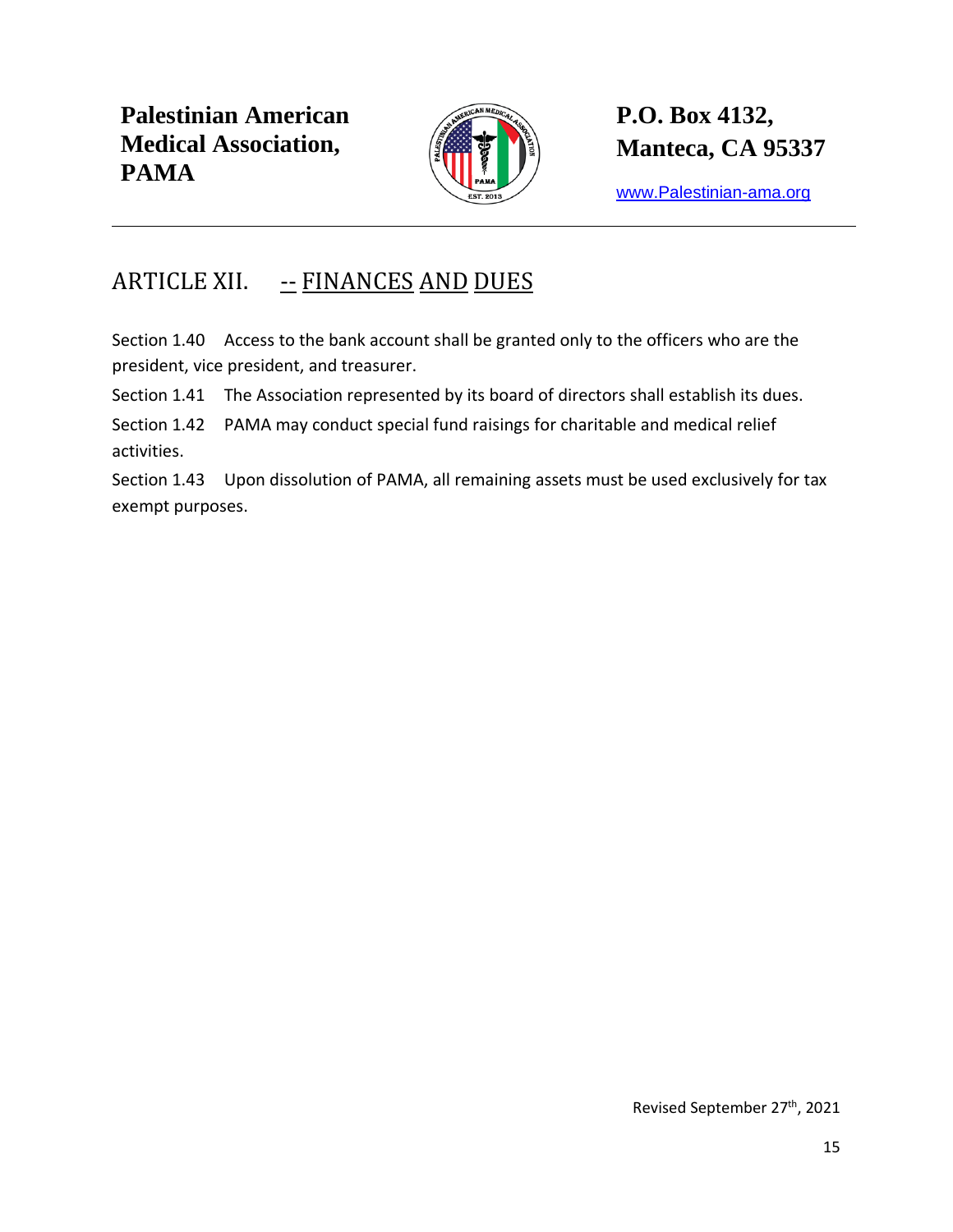

**P.O. Box 4132, Manteca, CA 95337**

[www.Palestinian-ama.org](http://www.palestinian-ama.org/)

#### <span id="page-15-0"></span>ARTICLE XIII. -- PAMA IN PALESTINE

Section 1.44 PAMA executives in the US should routinely communicate with their colleagues in Palestine regarding newly approved projects, newly approved payments, and details about running projects.

Section 1.45 PAMA board of directors is the only entity that approves new projects, appoints or dismiss PAMA officials, representatives, and employees in Palestine.

Section 1.46 PAMA executives in Palestine help run approved PAMA projects rather than coming up with new projects.

Section 1.47 PAMA executives in Palestine can't issue a new payment without prior approval of PAMA executives in the US. Such approval can be in any written format including an email, what's app or SMS.

Section 1.48 To issue a payment after approval, two signatures are needed as long as one of the signees is a PAMA representative in Palestine. Signees are PAMA representatives, PAMA employees, and PAMA designated officials in Palestine. At the time of writing these bylaws, the followings are signees: Moath Noairat "representative", Wael Amro "representative", Abeer Ismail "designated official", and Sama AlAshi "employee".

Section 1.49 PAMA representatives, employees, officials, and lawyers are the ones who can represent PAMA at the Palestinian ministry of Interior. Such representation should be regarding running current PAMA projects and filing annual reports and related paperwork. At the time of writing these bylaws, the followings can represent PAMA at the Ministry of Interior: Moath Noairat "representative", Wael Amro "representative", Abeer Ismail "designated official", Sama AlAshi "employee", Abdullah Musleh "lawyer" and Mohammad Amarneh "lawyer". Section 1.50 PAMA representatives, employees, officials, and lawyers are to keep PAMA in good legal standing in Palestine. This includes complying with all Ministry of Interior recommendations and regulations.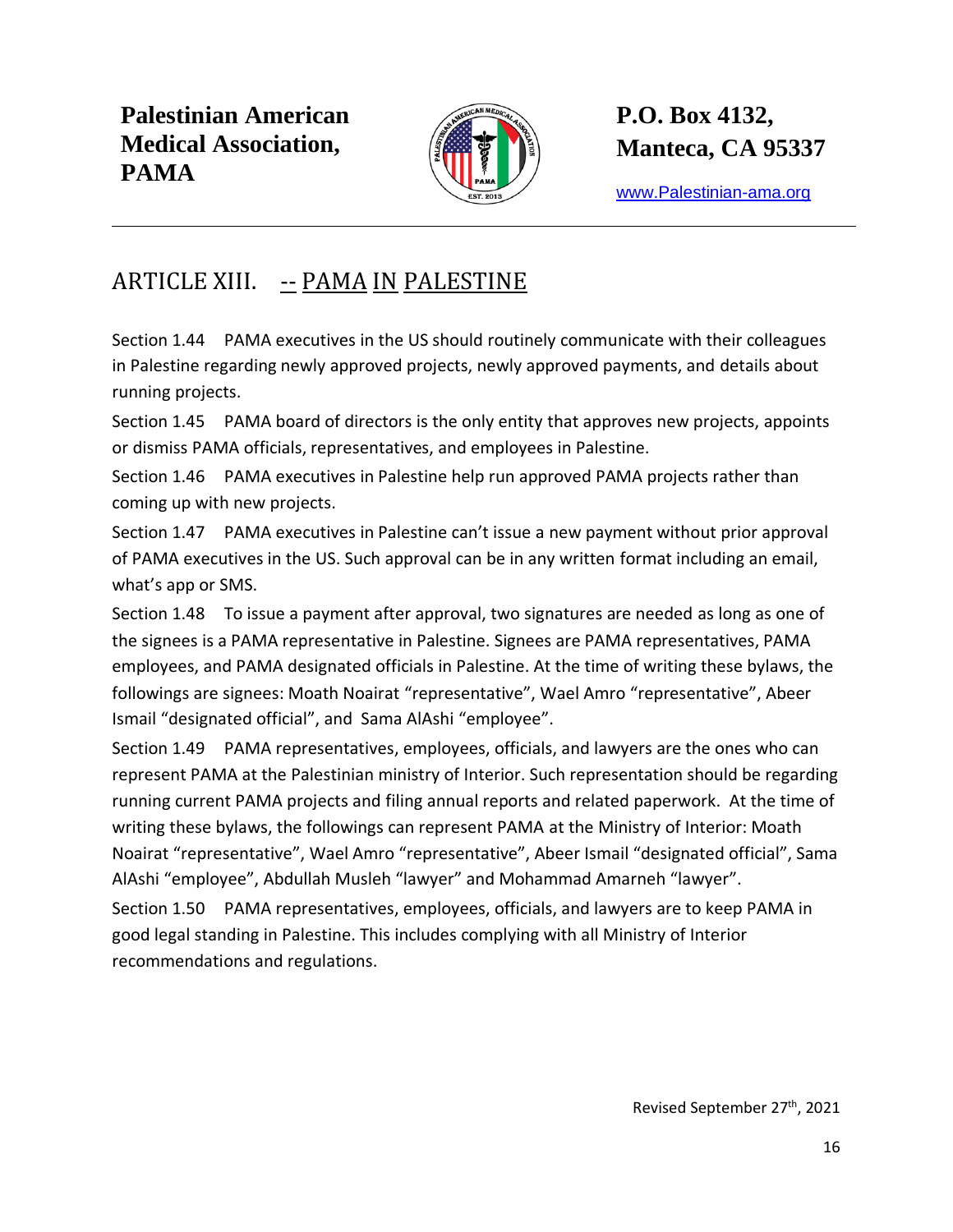

[www.Palestinian-ama.org](http://www.palestinian-ama.org/)

### <span id="page-16-0"></span>ARTICLE XIV. -- AMENDMENT OF THE BYLAWS

Section 1.51 Amendments or revisions of these bylaws may be proposed by any member of PAMA.

Section 1.52 The bylaws may be amended by PAMA board of directors.

### <span id="page-16-1"></span>ARTICLE XV. --VOTING

Section 1.53 Voting at board and board committees' meetings shall proceed based on simple majority of attendees, which is 50 percent plus one.

Section 1.54 The quorum for board and board committees' meetings is simple majority

Section 1.55 Absentee board members can't submit their votes.

Section 1.56 Board members can vote using what's app group made of the board members, chat on this group should be routinely archived for records.

Section 1.57 When there is a vote to amend the bylaws, then board members can submit their vote to [pamapalestinian@gmail.com](mailto:pamapalestinian@gmail.com) and before the board meeting starts. board members should receive amendments at least 24 hours before the meeting start. Board members can request to postpone the vote up to seven days from the day they receive the information.

Section 1.58 In case there was a tie on the vote, the president vote should be the tie breaker.

Section 1.59 Simple majority rule applies to all matters including votes on electing officers or board members, excusing officers or board members, or amending the bylaws.